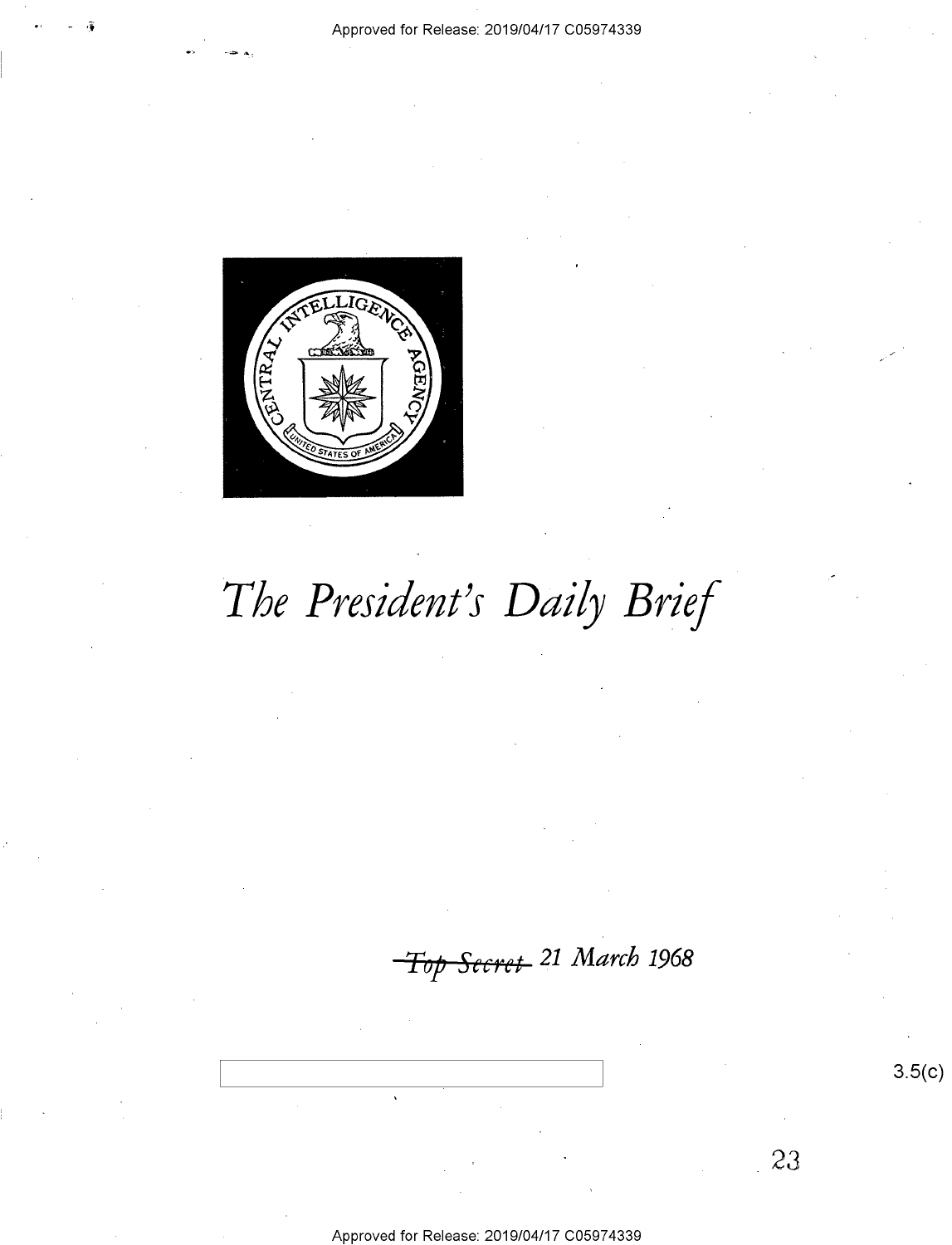

Approved for Release: 2019/04/17 C05974339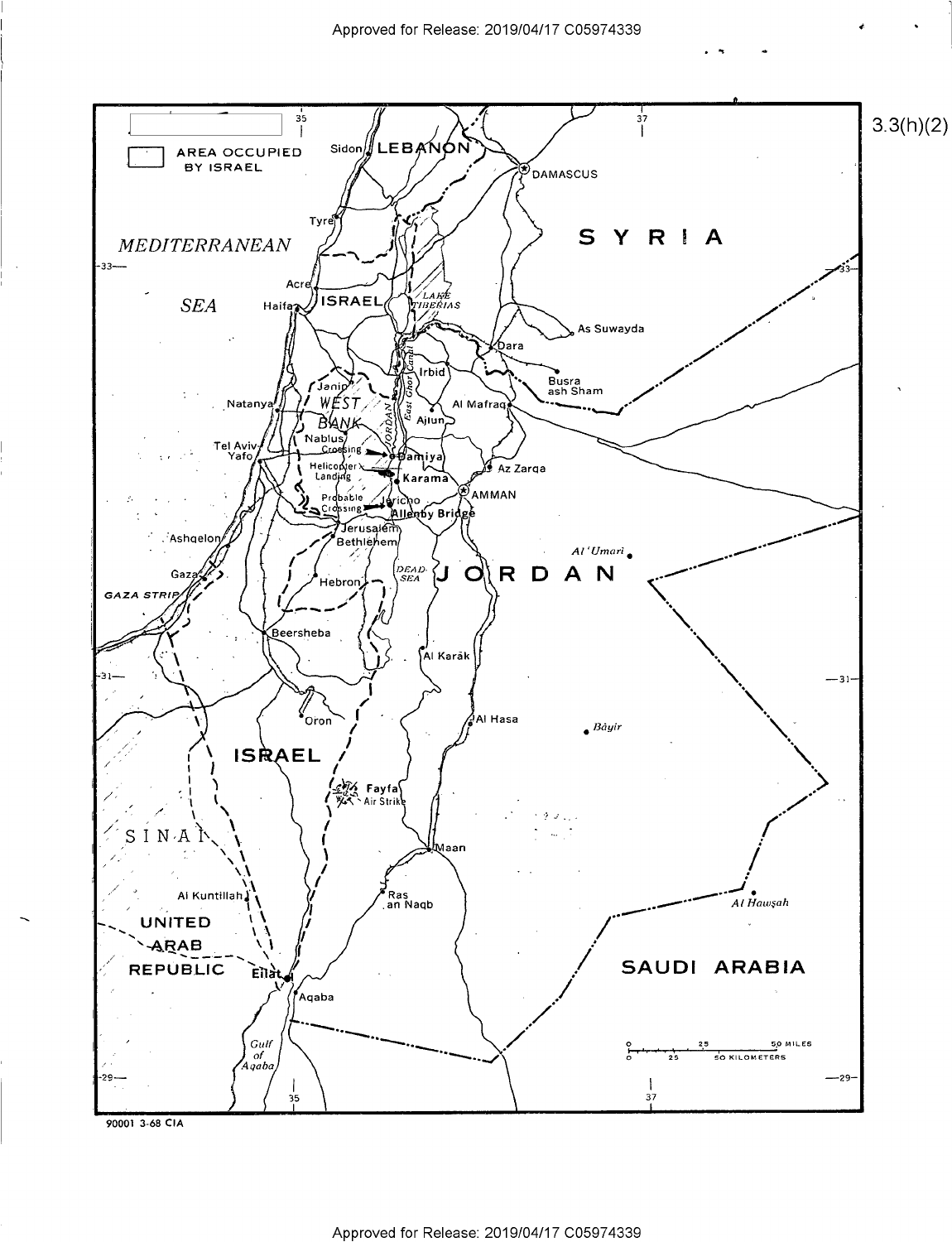$3.5(c)$ 

PRESIDENT'S DAILY BRIEF 21 MARCH 1968

### LATE ITEM

#### Israel-Jordan

Information as of 0400 EST indicates that fighting is still going on<br>north of the Dead Sea, where the Jor-<br>danians apparently are resisting strongly.

 $3.3(h)(2)$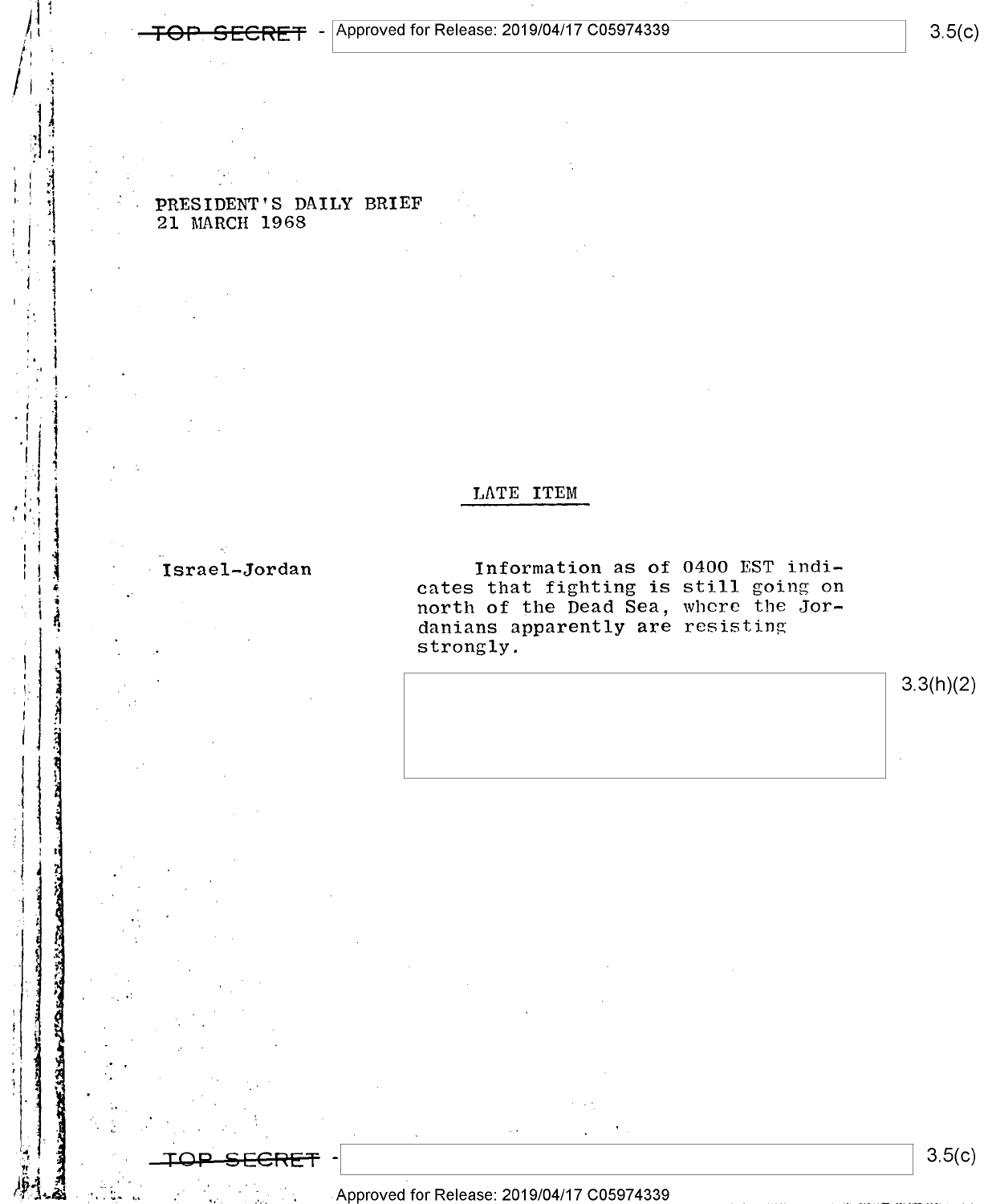$^{\ast}$ 

#### DAILY BRIEF 21 MARCH 1968

l. Jordan-Israel The Israelis moved into Jordan Their troops, supported by tanks, crossed the cease-fire line at several points. There were at<br>least two helicopter-borne incursions. and Israeli fighters have been flying supporting missions.

> Tel Aviv claims its aim is to wipe out terrorist bases near the cease-fire line, and it says that once this has been accomplished, its troops will return home. Even if they do, the Israeli action has made King Husayn's<br>position even more tenuous than it was<br>before.

<del>TOP SECRET</del> –

2. Vietnam The Communists apparently have moved some of their forces back from the Khe Sanh area into Laos, possibly as a result of recent intense B-52<br>strikes. At the same time, however, there are indications that a major new North Vietnamese in-<br>
filtration effort is under way. 3.3(h)(2)

 $3.3(h)(2)$ 

 $3.5(c)$ 

- Approved for Release: 2019/04/17 C05974339

\ \ 3.5(c)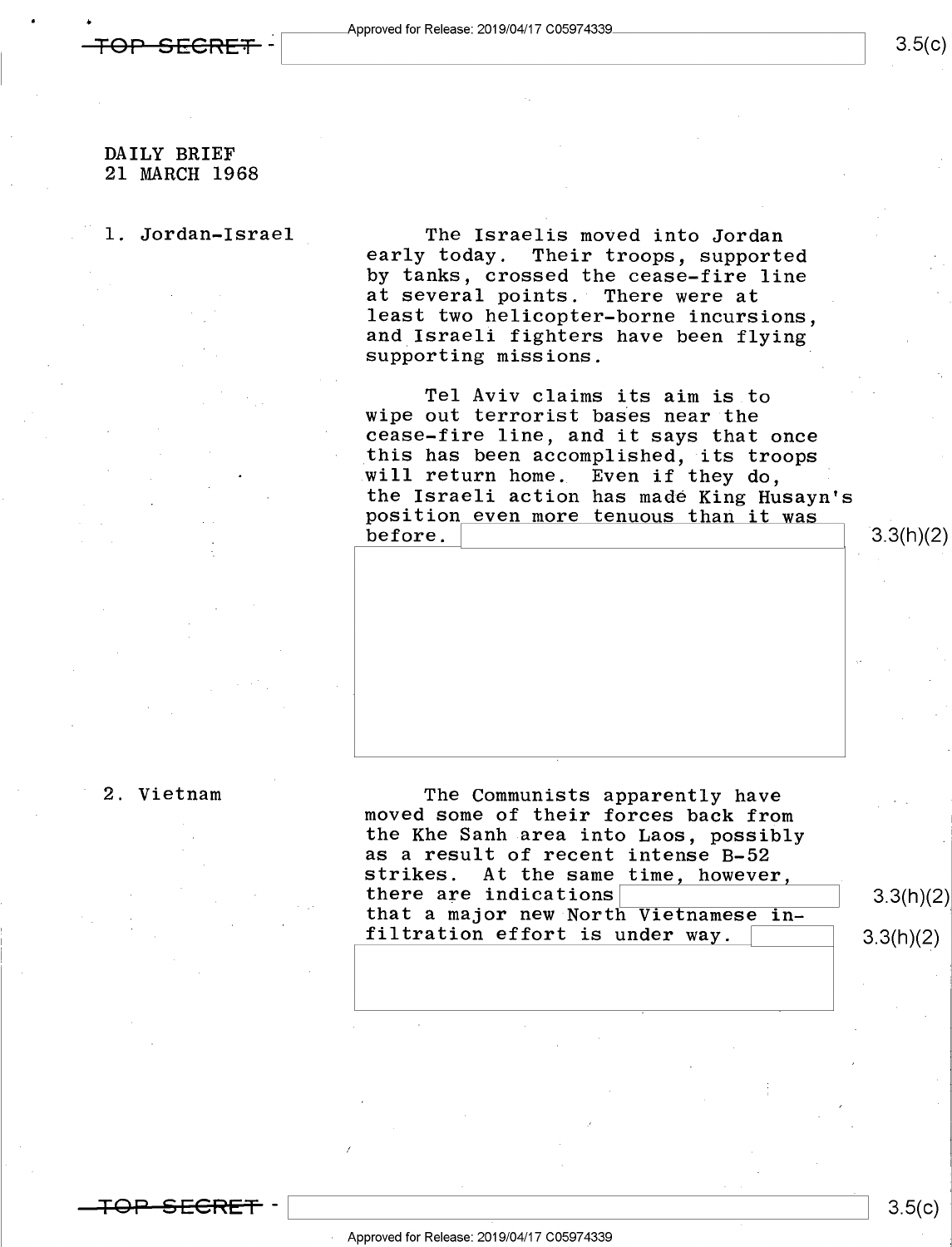3. Poland

We have some more on the atmospherics surrounding Gomulka's speech to party functionaries on Tuesday. They provide a good index of the crosscurrents now operating in Poland.

The audience was in a light-hearted mood to begin with, but Gomulka was very serious and finally told his listeners to pay attention. His attack on "Zionists" got loud applause--so loud that Gomulka had trouble restoring order. By contrast, his hour-long hymn of praise for Polish-Soviet ties.met with stony . silence. He did get a good reaction when he implied that some of the leaders of the demonstrations would be punished.

Gomulka tried to gloss over the depth of student opposition--a ploy which does not seem to be attracting<br>many students back to the fold. He was many students back to the fold. harsh with the university faculty and<br>with several liberal writers. Interestwith several liberal writers. ingly, although he flailed away hard at antiregime Poles abroad, he played down ' his attack on Radio Free Europe. This probably reflects RFE's current popularity inside Poland.

Yesterday's blast that North Korea had been attacked by "imperialist aggressor troops" may have been stimulated by an actual incursion on 19 March by a<br>South Korean raiding party. Pyongyang, South Korean raiding party. which would probably be stepping up the southward infiltration of agents anyway at this time of year, may use the raid as an excuse for even greater activity.

The archbishop who was kidnaped last Saturday--apparently by army rightists--turned up safe and sound yester- ' day in an outlying Guatemalan city. There is still no information on what the kidnapers were trying to accomplish,

4. North Korea - South Korea

#### 5. Guatemala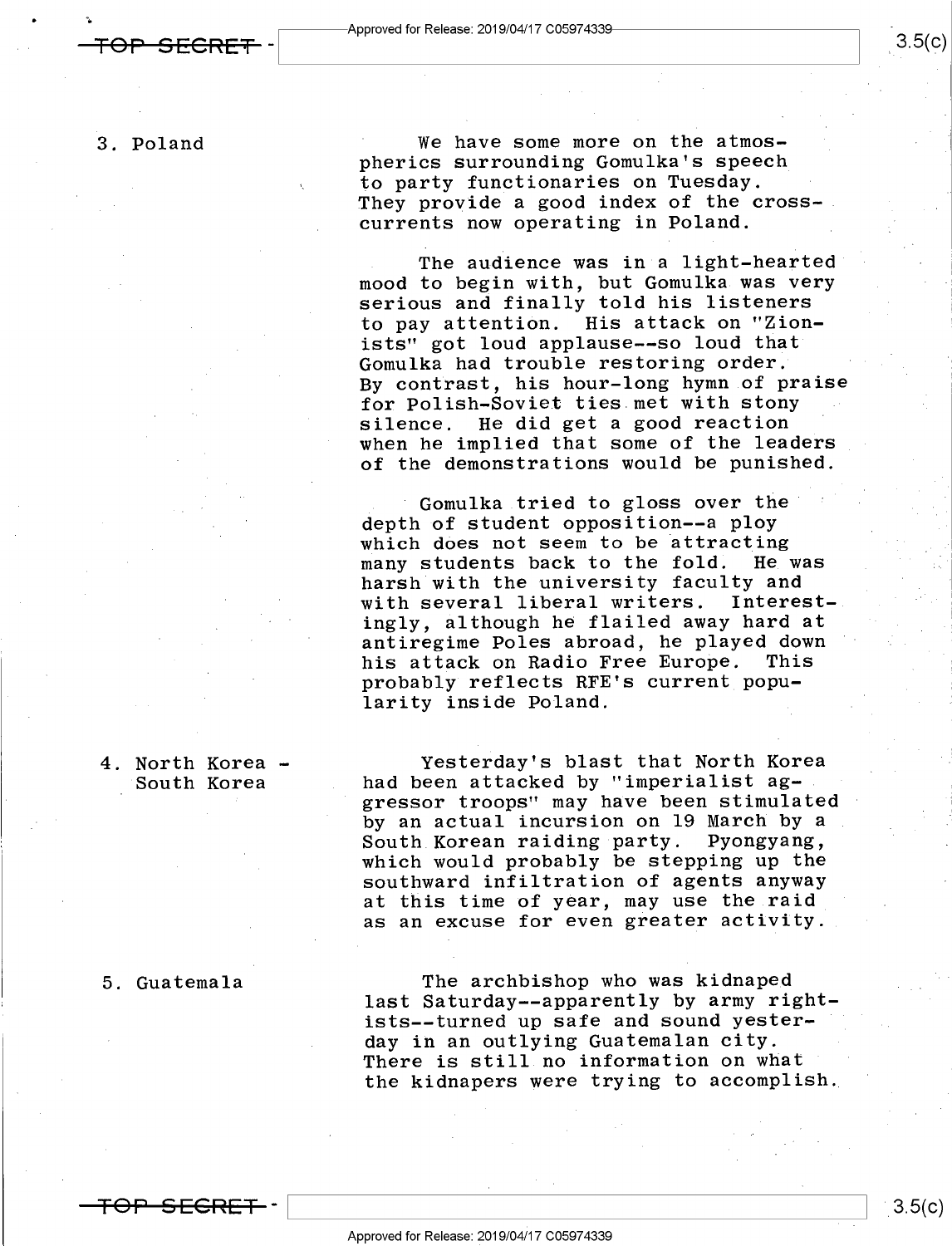'n

6. Cuba In a series of austerity measures last week, Castro decreed the expropriation of all remaining private businesses (mostly lunch counters and the like), closed all bars and cabarets, and sus-<br>pended the national lottery. The impetus pended the national lottery. for these moves seems to have come as<br>much from Castro's peculiar brand of puritanism as from Cuba's current economic problems. Castro said, for instance, that the lottery was an example of "material incentives" which "stimulate greed." He even mused about banishing money--"that instrument of evil."

> The bar closures may also be an effort to shut off criticism of the government. Castro earlier inveighed against "coffee house pundits," and he <sup>~</sup> apparently doesn't like barroom philosophers either.

7. India 1988 - Another state government in north-<br>1987 - The Paris ern India collapsed on 18 March, and still another is in the midst of a debilitating parliamentary crisis. Direct rule from New Delhi may be the only answer for both of them. If this happened, it would mean that a total of five of India's most populous states had fallen into political paralysis.

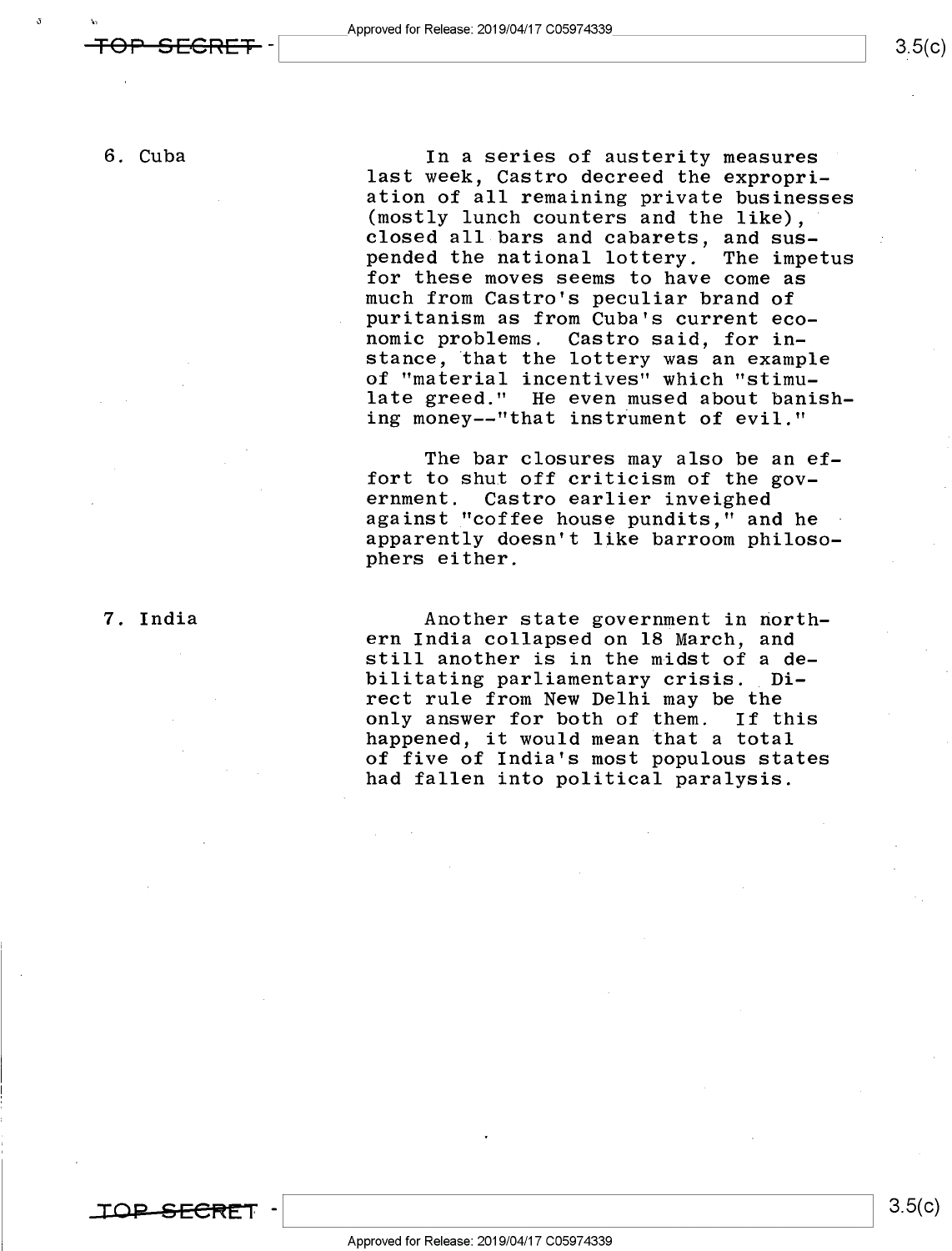/

Approved for Release: 2019/04/17 C05974339

Top Secret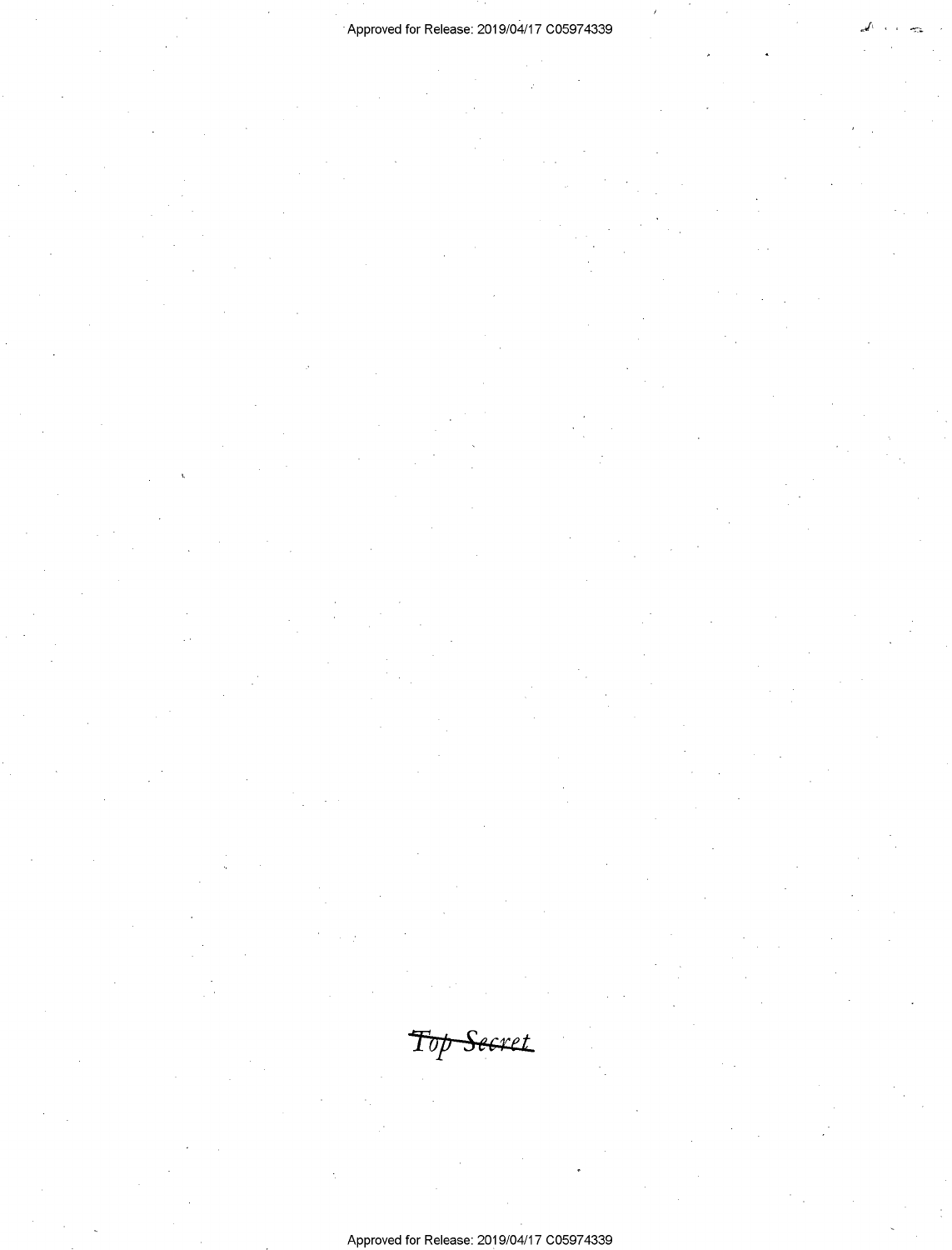# **Top Secret**



## FOR THE PRESIDENT'S EYES ONLY

# Special Daily Report on North Vietnam

**Top Secret**  $3.5(c)$ 16 21 March 1968

Approved for Release: 2019/04/17 C05974339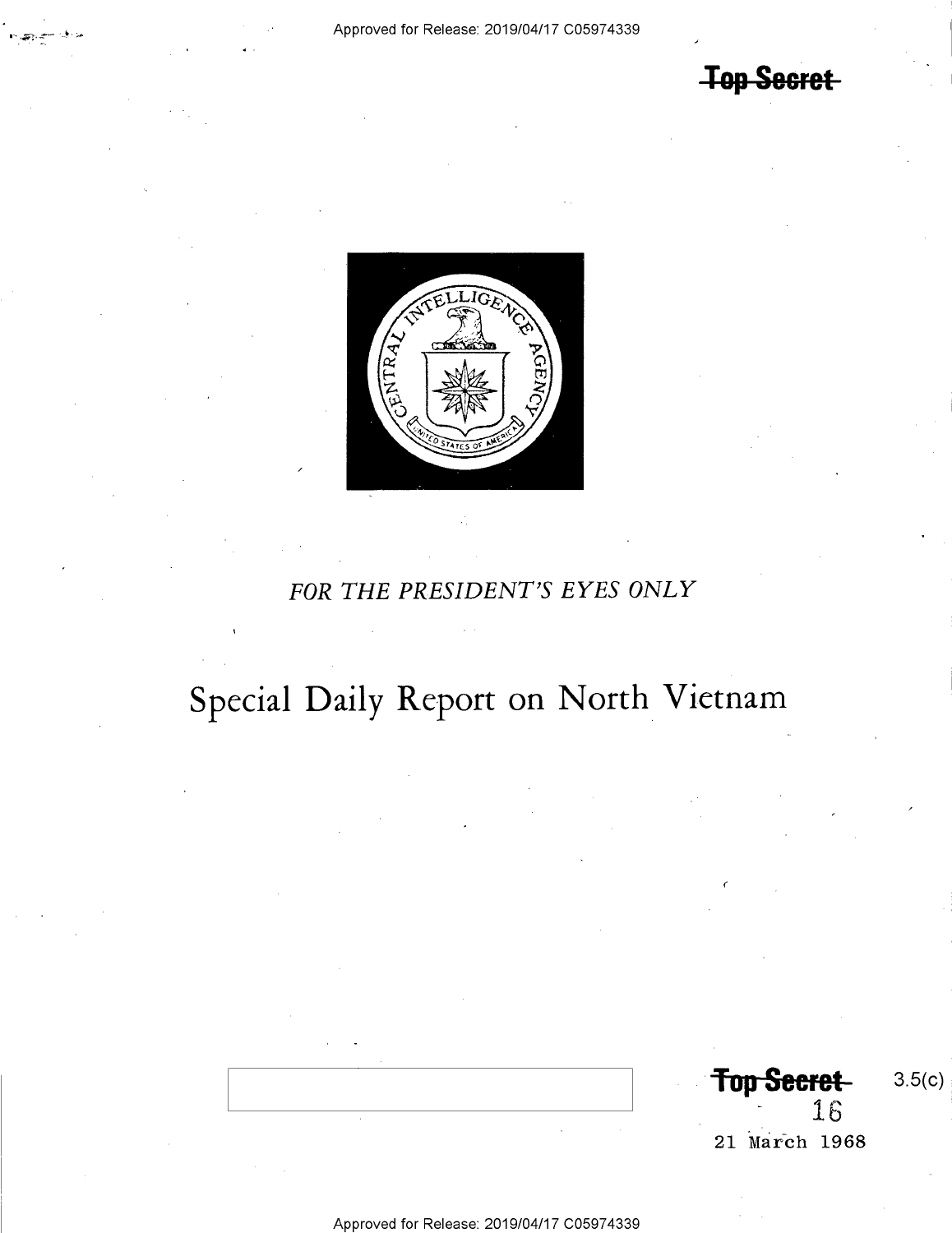Special Daily Report on North Vietnam for the President's Eyes Only

#### 21 March 1968

#### I. NOTES ON THE SITUATION

Hanoi Again Rejects San Antonio Formula: North<br>Vietnam has issued another point-by-point rejection<br>of the US position on a bombing halt and negotiations.<br>An article in the 11 March issue of the Hanoi weekly<br>Vietnam Courier response to President Johnson's San Antonio formula.<br>The article asserts that despite repeated protesta-<br>tions of good intentions by the President and Secre-<br>tary Rusk, US sincerity is "seriously questioned" both at home and abroad. It underscores once again<br>that North Vietnam categorically rejects the principle of reciprocity no matter how US spokesmen choose to<br>phrase it. The San Antonio formula, according to the Communists, is simply "diplomatic jargon" designed to "ward off criticisms and cover up fresh escalations

Like other recent North Vietnamese pronouncements<br>on this subject, the new Courier article describes the<br>series of statements by Foreign Minister Trinh and<br>Paris representative Mai Van Bo as steps intended to<br>answer US obj article tries to convey the impression that the DRV<br>has modified its position and that the next step is<br>for the US to halt the bombing without asking for ad-<br>ditional "concessions."

\* \* \*

Hanoi on Khe Sanh: Hanoi is continuing to grind<br>out propaganda commentaries characterizing the US po-<br>sition at Khe Sanh as all but hopeless. In a broad-<br>cast of 20 March, the "critical situation" at Khe<br>Sanh was held up a at all costs and have begun talking of withdrawal."

<del>SECRET.</del>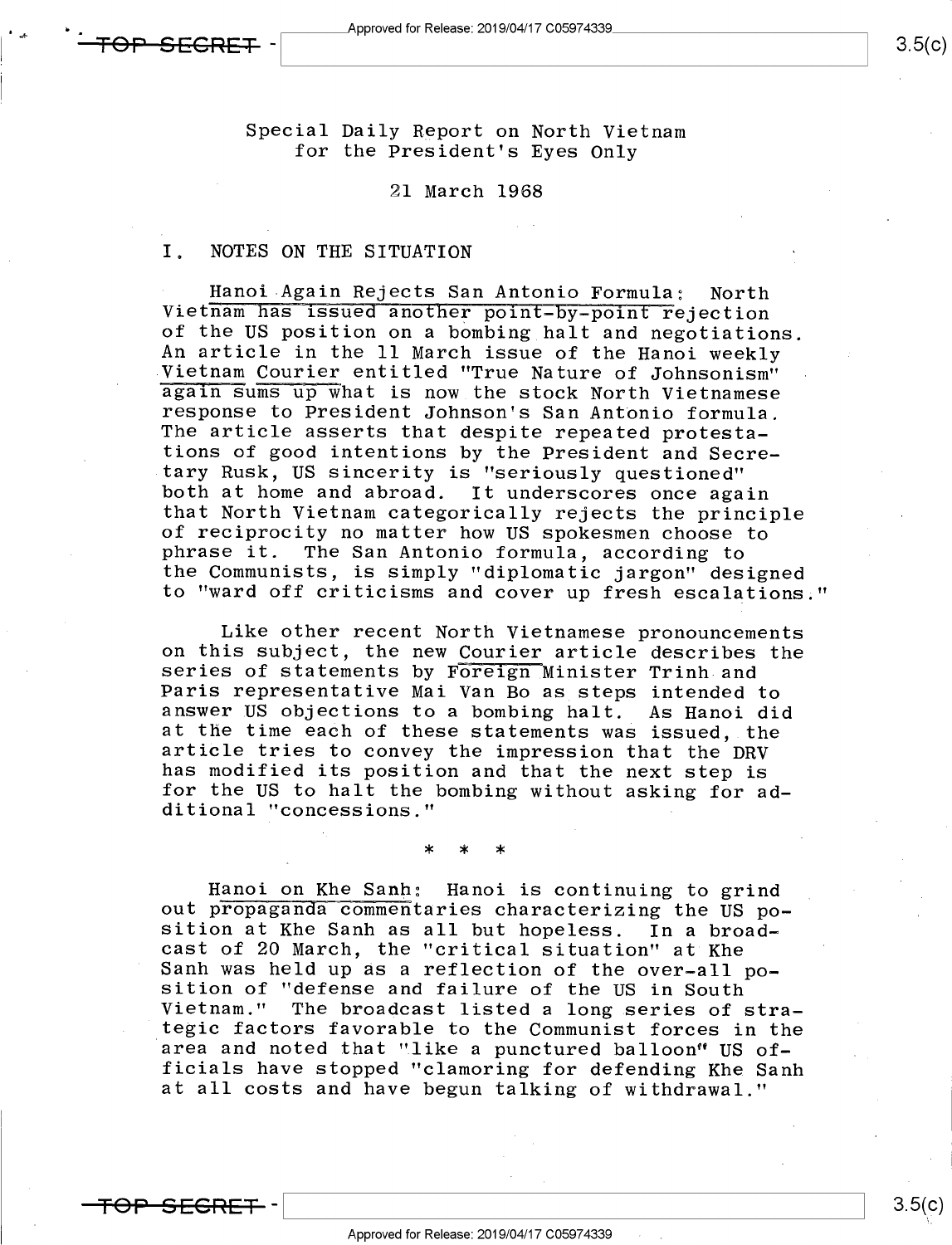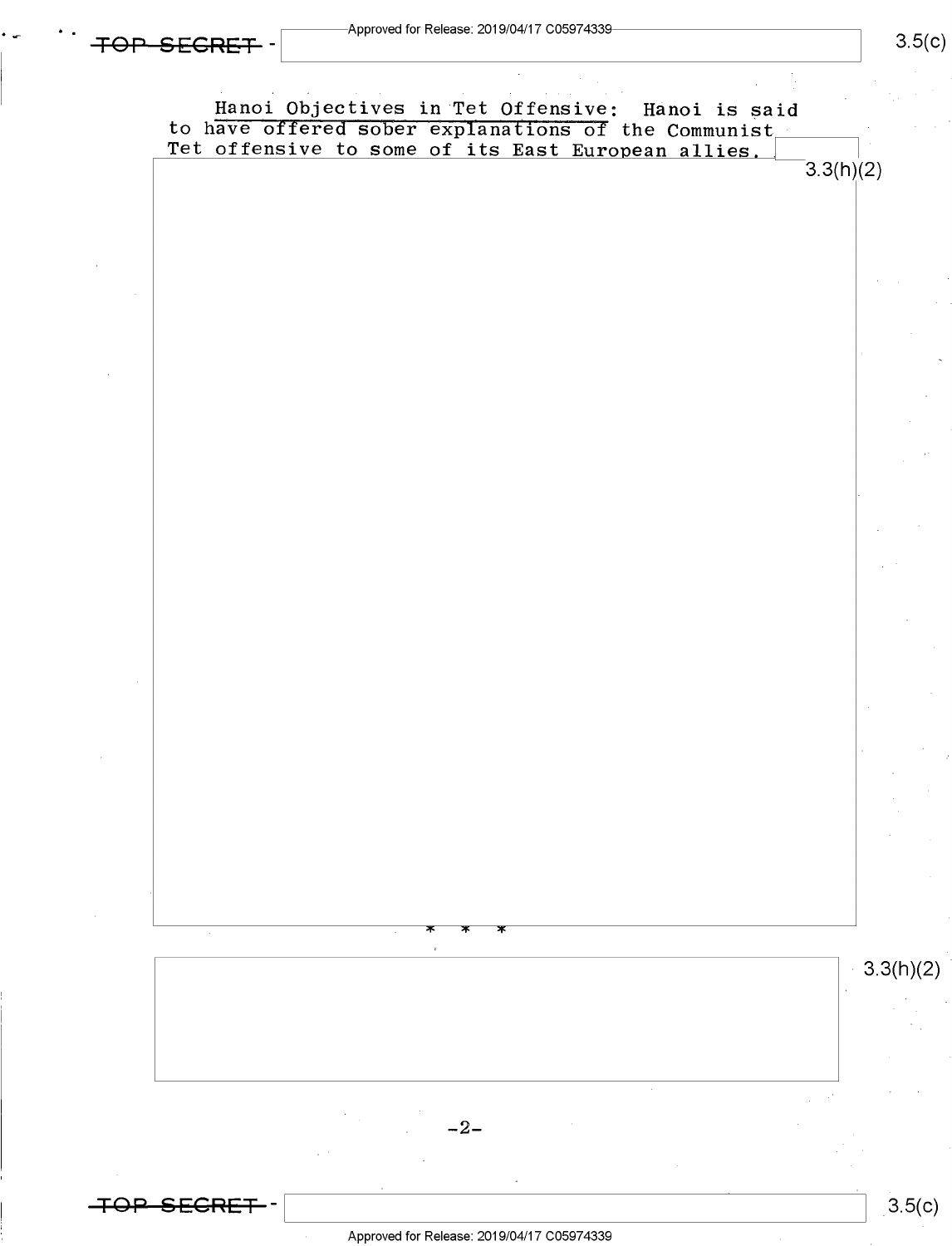<del>TOP SECRET</del>

 $3.5(c)$ 

## 3.3(h)(2)

### \* \*-\*

Next ICC Flight from Vientiane Delayed: The<br>ICC flight scheduled to make its normal run from<br>Vientiane to Hanoi on 22 March has been cancelled.<br>The next flight is now set for the 29th. The delay<br>will give the US Embassy in

 $\frac{1}{2}$  Walter Cronkite had also 3.3(h)(2) been invited to make this flight.

. The set of  $\mathcal{X} \times \mathcal{X} \times \mathcal{X}$ 

 $-3-$ 

 $\overline{+}$ OP—SEGRET—

 $\frac{3.5(k)}{5}$ 

 $3.3(h)(2)$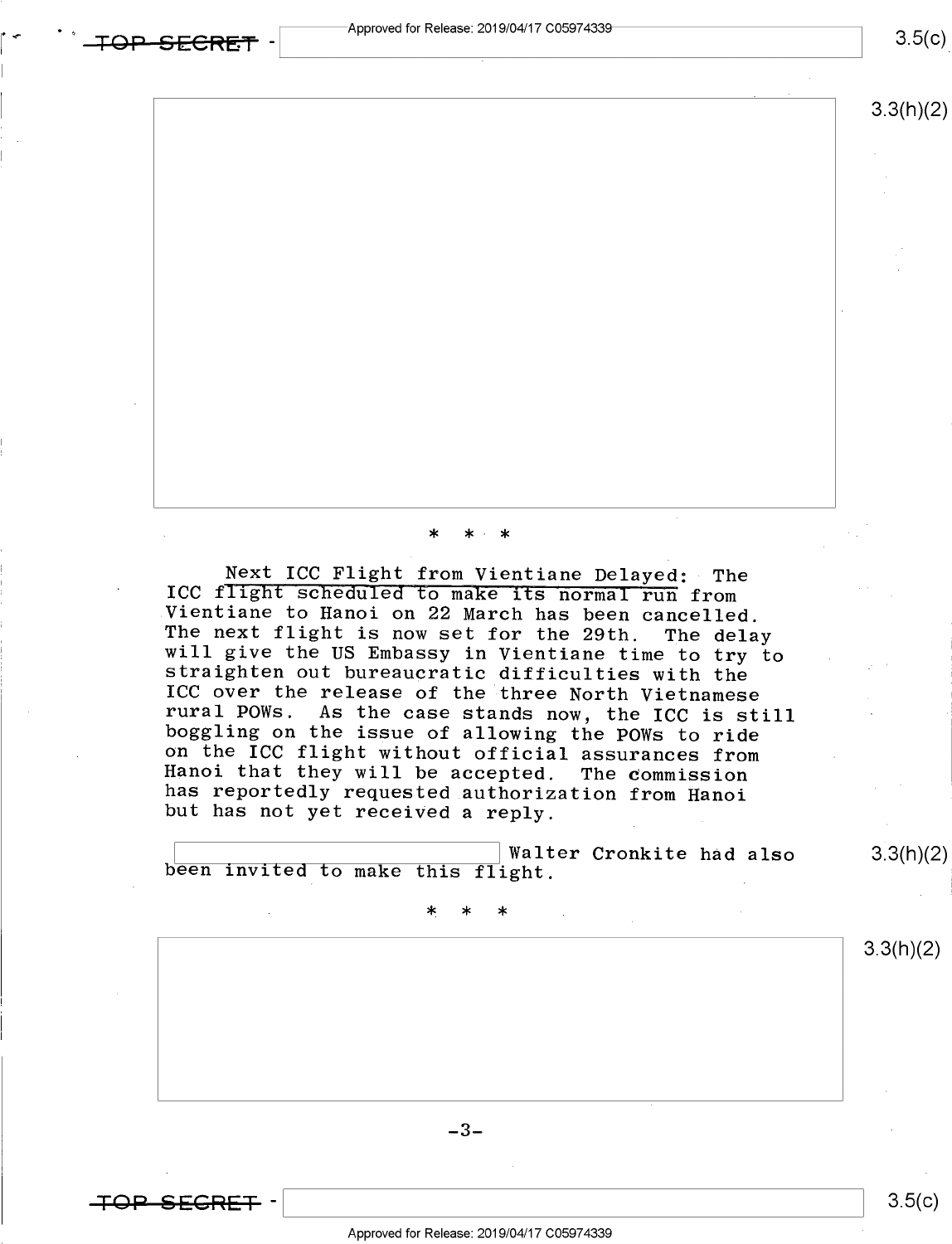$3.5(c)$ 

#### \* \* \*

# II. NORTH VIETNAMESE REFLECTIONS OF US POLITICAL ATTITUDES ON THE WAR '

Hanoi on US Elections: North Vietnamese propa-<br>ganda coverage of the US elections is picking up,<br>but the regime is still feeling its way on the issue.

**TOP SECRET**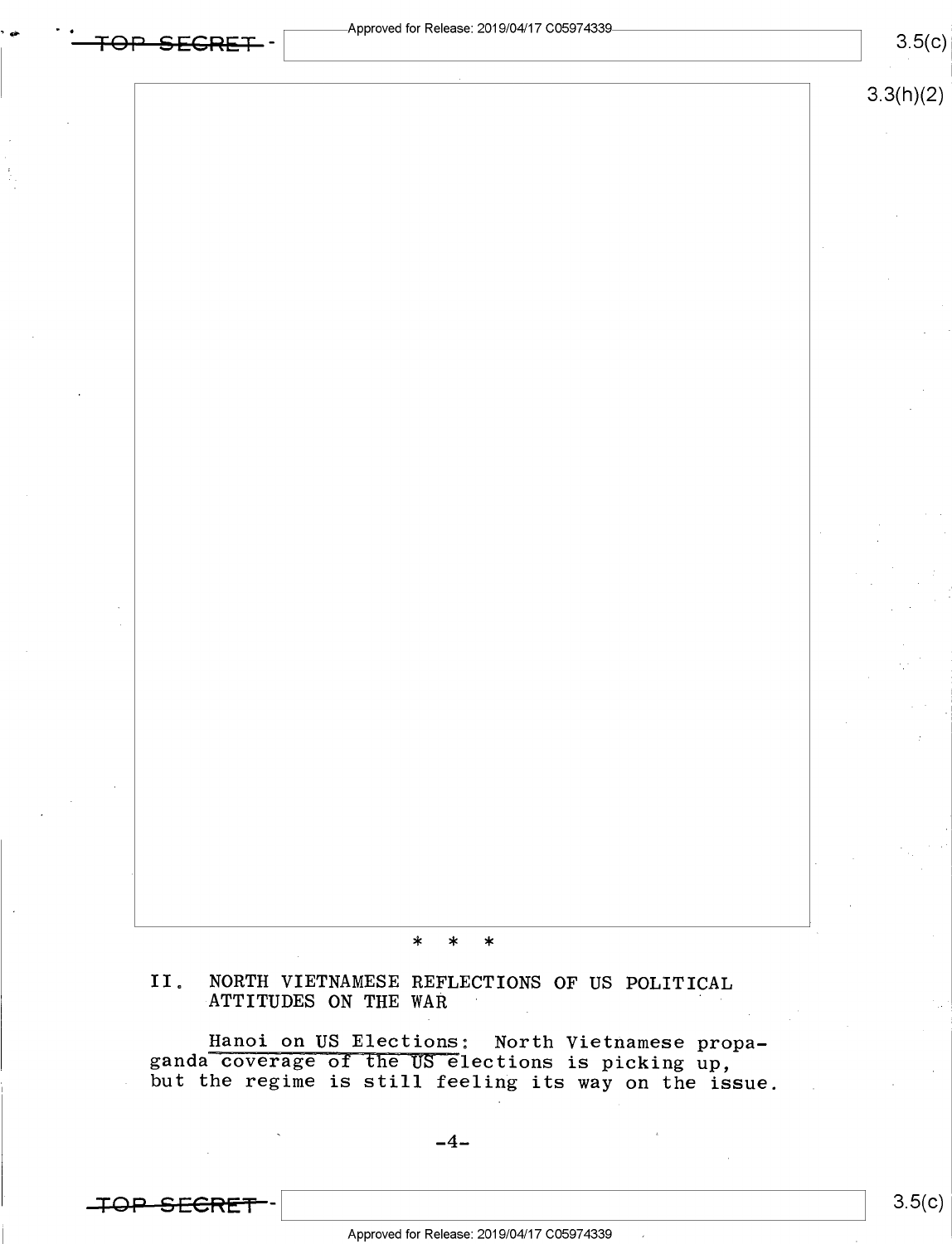<del>TOP SECRET</del>

In the past week, there was one mild commentary on the New Hampshire primaries but the treatment was studiously restrained. On 20 March, however, the party daily, Nhan Dan, for the first time took note of Senator Robert Kennedy's candidacy, which it said has "really rendered the race...wonderfully hard and fierce." New Hampshire showed that "the majority" of Americans are "very disgusted with the

war" and that because of its costs in men and material wealth, the Johnson administration's "influence has seriously decreased among common US people." The New Hampshire election, said Nhan Dan, is a "severe warning" to the President about his "maneuver of intensifying and extending the war." '

\* \* \*

More on Senate Hearings: Hanoi continued its coverage of Secretary Rusk<sup>t</sup>s appearances before the Fulbright committee with a radio commentary on 16 produced "unprecedentedly acute wranglings." Rusk's testimony, said the radio, showed that despite "defeats" on the Vietnamese battlefield, the US is "still persevering in its aggressive will." It attributed the vigor of the debates to the "heavy setback" the US has recently received in Vietnam, and claimed that developments since the Tet offensive have pushed the US military into a "perilous predicament." Because of this, the antiwar movement in the US is "mounting every day."

\_5\_

 $\overline{\phantom{0}}$ 

Approved for Release: 2019/04/17 C05974339